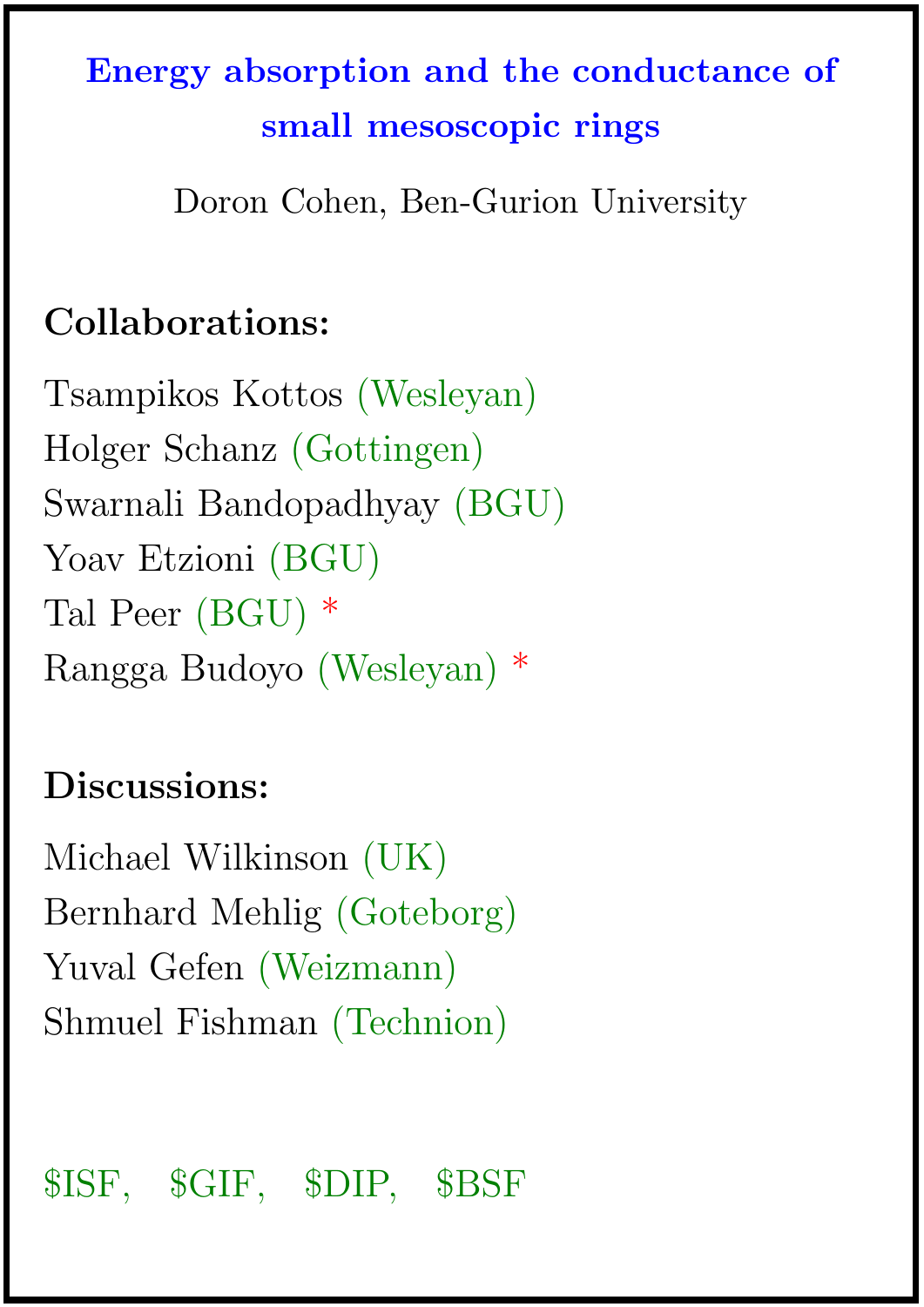#### Driven Systems

Non interacting "spinless" electrons in a ring.  $\mathcal{H}(Q, P; \Phi(t))$ 

- $-\dot{\Phi}$  = electro motive force
- $\boldsymbol{G}\,\dot{\Phi}^2$ = rate of energy absorption

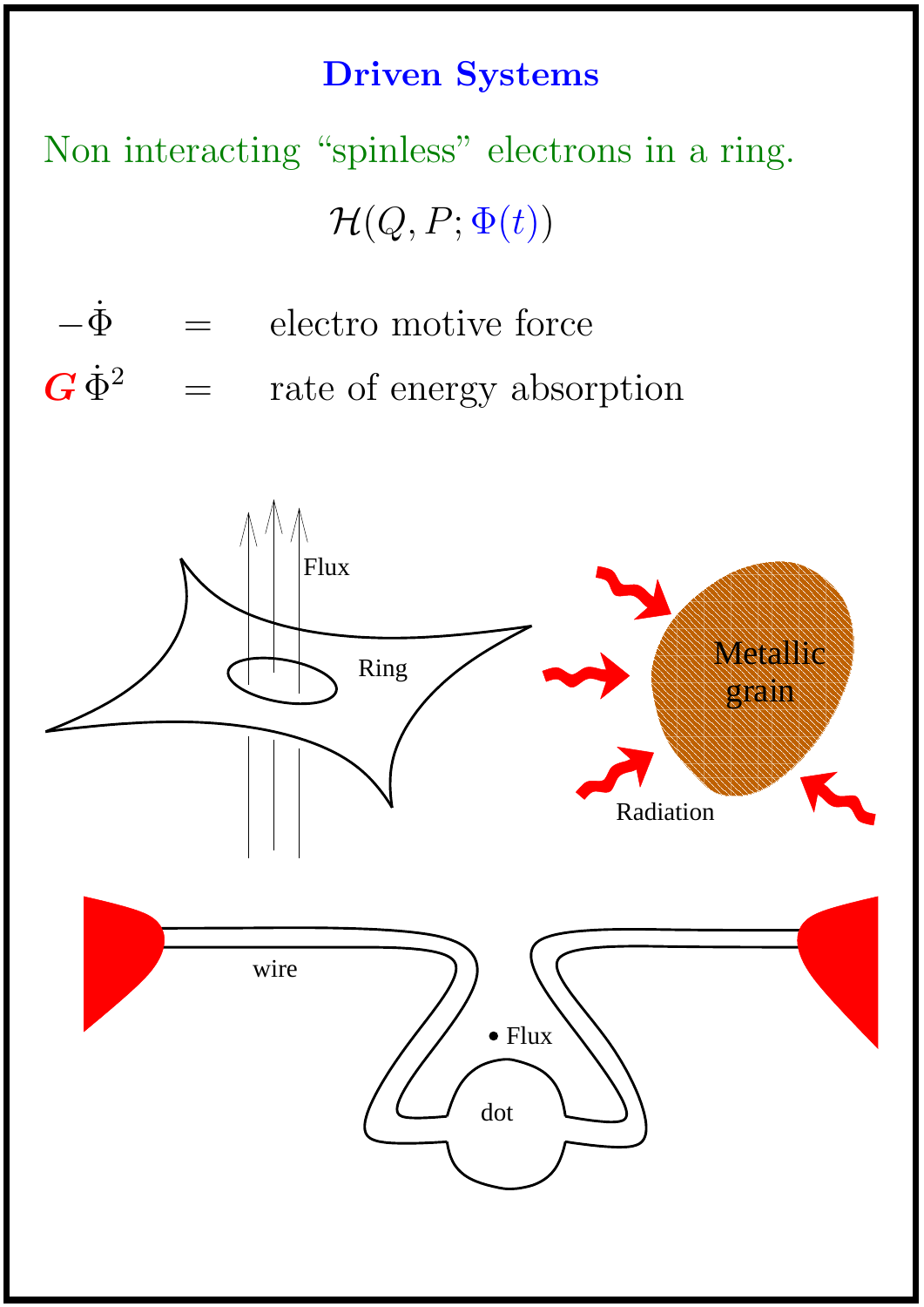## Linear Response Theory (LRT)



 $H = \{E_n\} - \Phi(t)\{\mathcal{I}_{nm}\}$  $\boldsymbol{G} = \pi \hbar \sum |\mathcal{I}_{mn}|^2 \; \delta_T (E_n - E_F) \; \delta_\Gamma (E_m - E_n)$  $n,m$  $\bm{G} \;\; = \;\; \pi \hbar (\varrho(E_F))^2 \; \langle \langle | \mathcal{I}_{mn} |^2 \rangle \rangle$ 

applies if

EMF driven transitions  $\ll$  relaxation

otherwise

connected sequences of transitions are essential.

leading to

Semi Linear Response Theory (SLRT)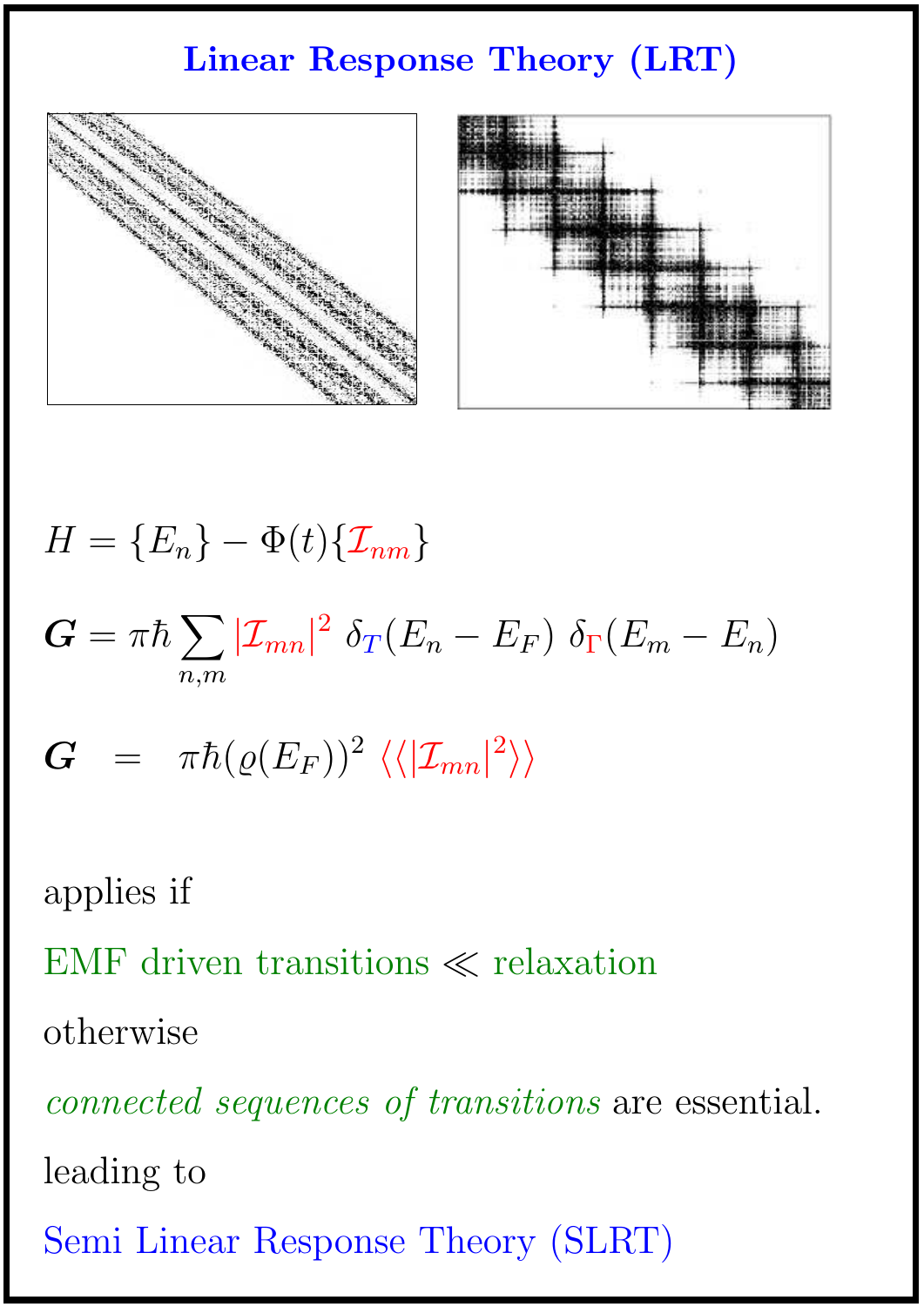## Semi Linear Response Theory (SLRT)



$$
H = \{E_n\} - \Phi(t)\{\mathcal{I}_{nm}\}
$$
  

$$
\frac{dp_n}{dt} = -\sum_m w_{nm}(p_n - p_m)
$$
  

$$
w_{nm} = \text{const} \times \mathbf{g}_{nm} \times \text{EMF}^2
$$

## Scaled transition rates:

$$
\mathbf{g}_{nm} = 2\varrho_{\rm F}^{-3} \frac{|\mathcal{I}_{nm}|^2}{(E_n - E_m)^2} \delta_{\Gamma}(E_n - E_m)
$$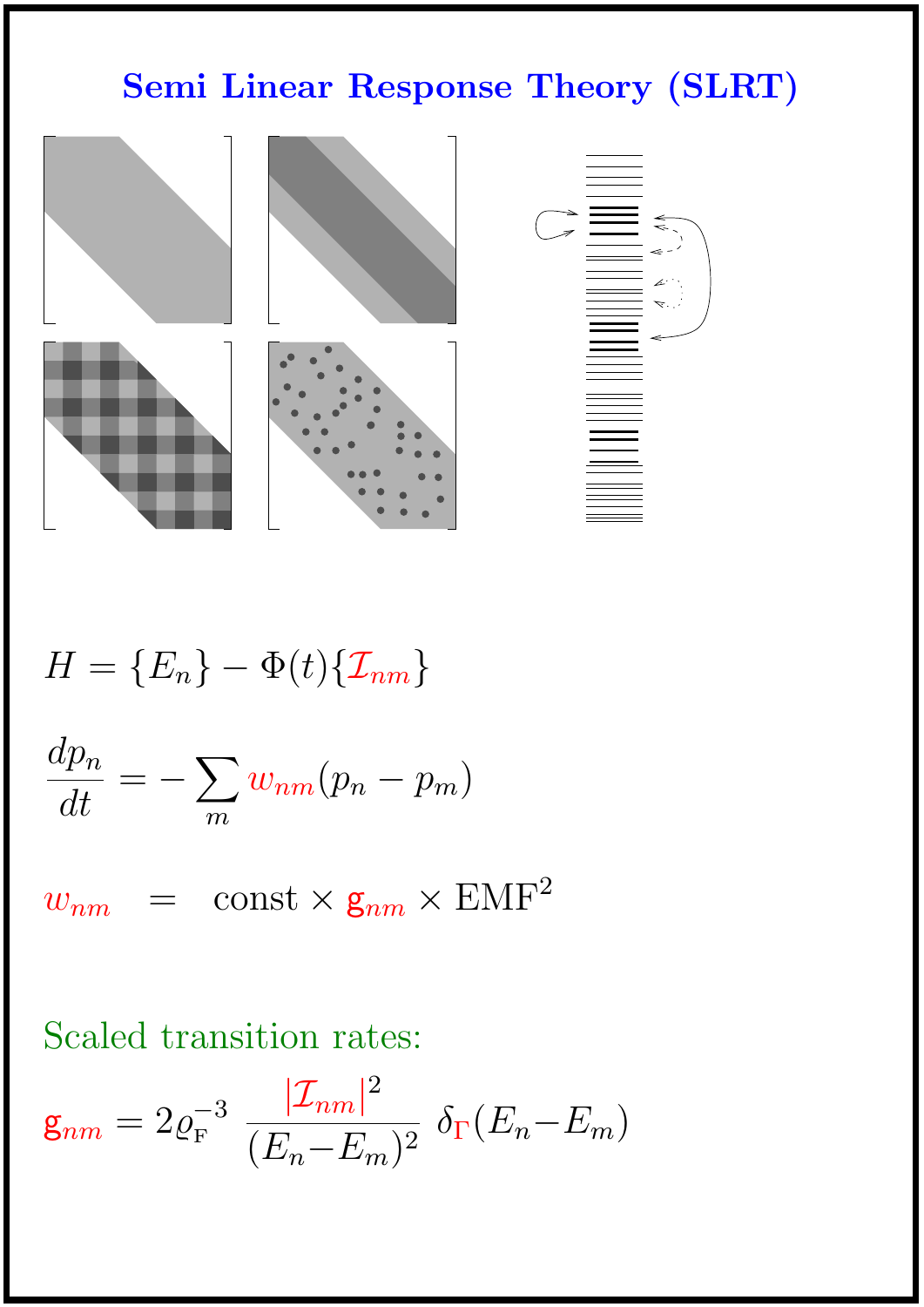Semi Linear Response Theory (cont.)



$$
\mathbf{g}_{nm} = 2\varrho_{\rm F}^{-3} \frac{|\mathcal{I}_{nm}|^2}{(E_n - E_m)^2} \delta_{\Gamma}(E_n - E_m)
$$

The SLRT analog of the Kubo formula:

$$
G = \pi \hbar (\varrho (E_F))^2 \langle \langle |{\cal I}_{mn}|^2 \rangle \rangle
$$

where

 $\langle \langle | \mathcal{I}_{mn} |^2 \rangle \rangle \equiv$  inverse resistivity of the network

 $\langle\langle |{\cal I}_{mn}|^2\rangle\rangle_{\rm harmonic}\ll\langle\langle |{\cal I}_{mn}|^2\rangle\rangle\ll\langle\langle |{\cal I}_{mn}|^2\rangle\rangle_{\rm algebraic}$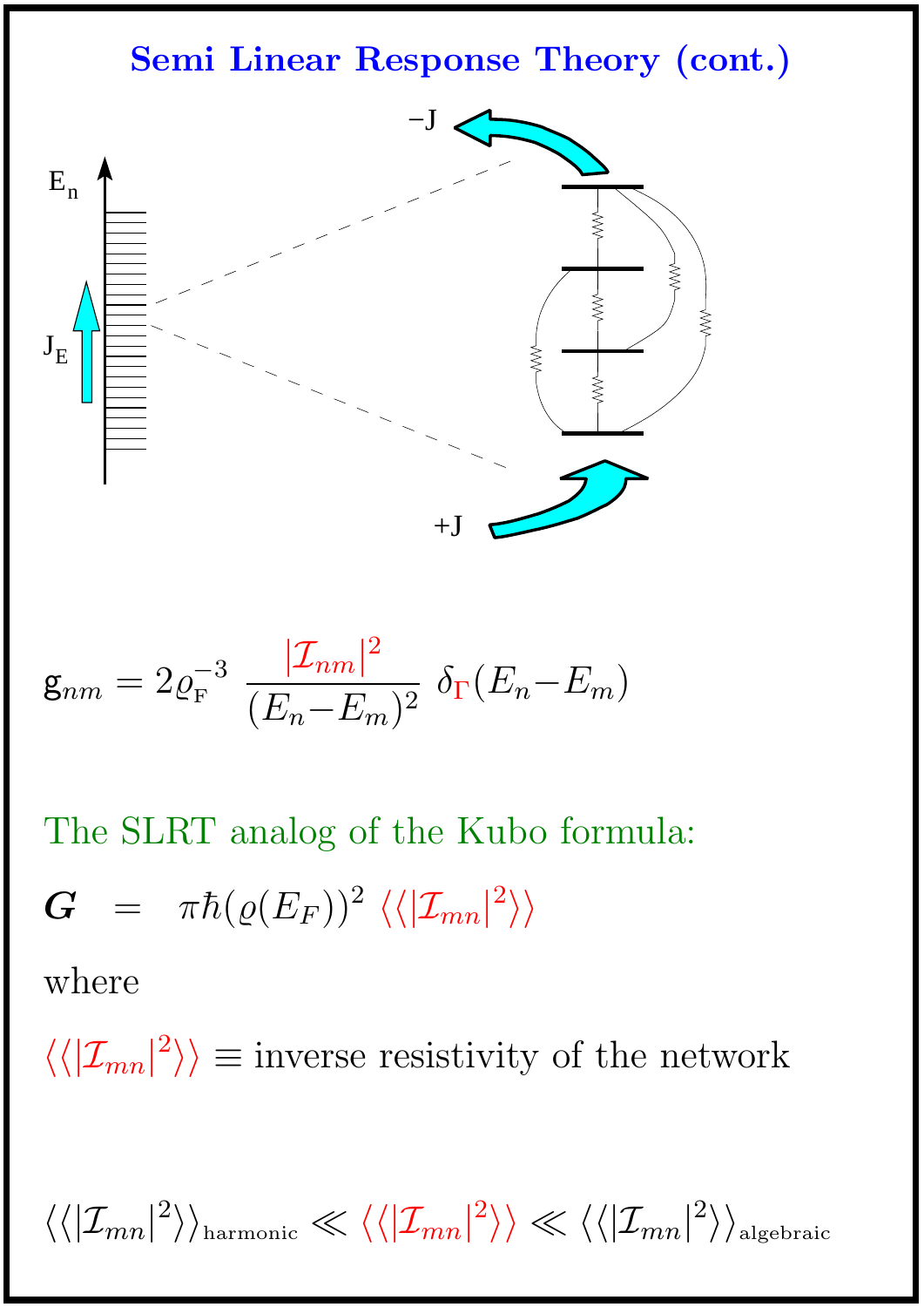## Conductance of mesoscopic rings



Naive expectation (assuming  $\Gamma > \Delta$ ):

$$
G = \frac{e^2}{2\pi\hbar} \mathcal{M}\frac{\ell}{L} + \mathcal{O}\left(\frac{\Delta}{\Gamma}\right)
$$

- $L =$  perimeter of the ring
- $\ell$  = mean free path

 $\left( \begin{array}{c} \cdot \\ \cdot \end{array} \right)$  Diffusive ring:  $\ell \ll L$ Ballistic ring:  $\ell \gg L$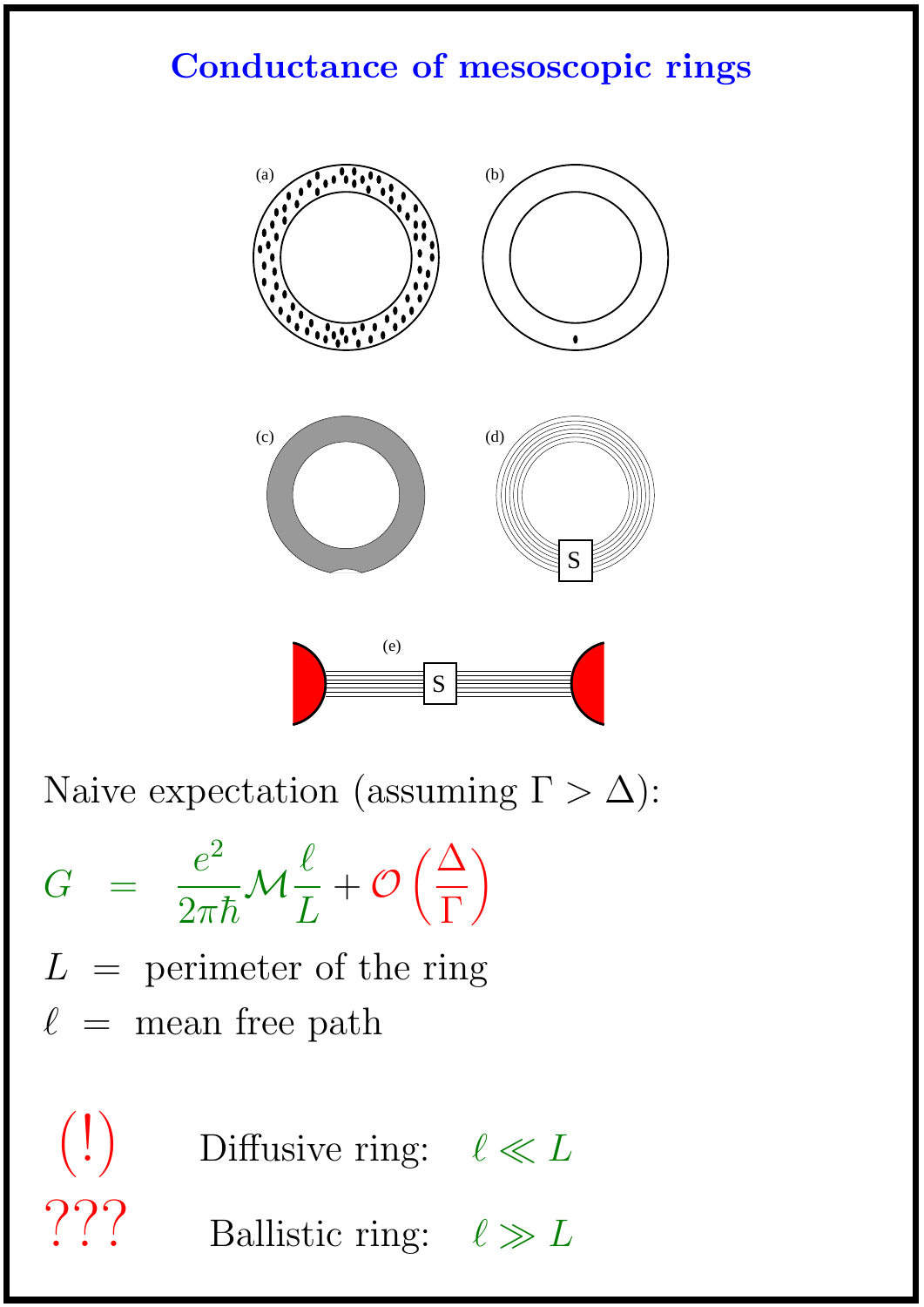### Conductance versus disorder

• Weak disorder (ballistic rings): Wavefunctions are localized in mode space. [See numerical results]



• Strong disorder (Anderson localization): Wavefunctions are localized in real space.  $[SLRT \leadsto VRH]$ 

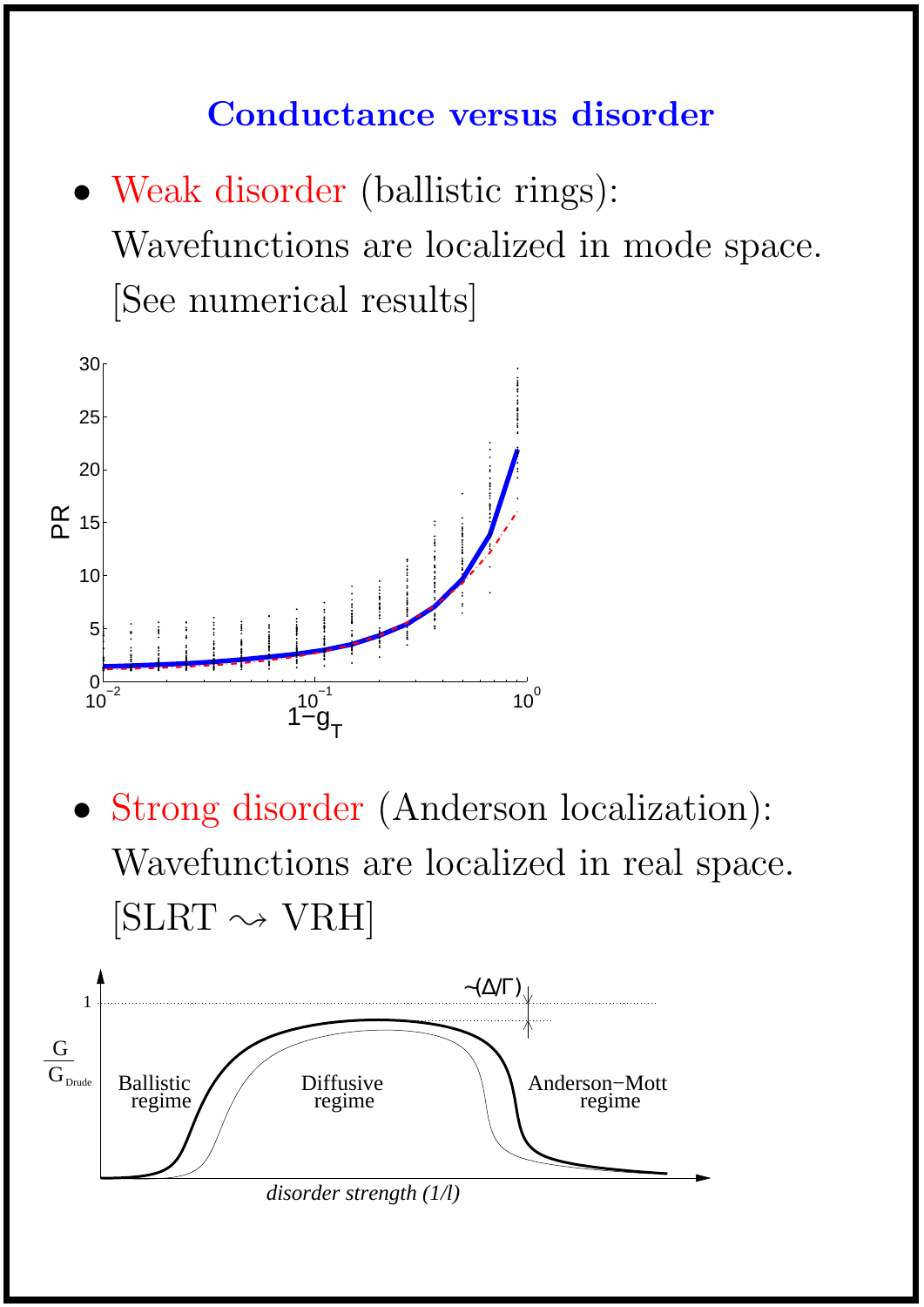#### $\frac{1}{30}$ ا⊦80 ⊟ 10 20 30 40 50 10 20 40 50  $0$  0.2  $0.4$  1 −  $9<sub>T</sub>$  0.6 0.8 1  $0_0$ 10 20∦ 30 40 Conductance<br>  $\frac{3}{2}$ <br>  $\frac{3}{2}$ 60  $70<sub>1</sub>$  $0.2$   $0.4$   $1-9$ <sub>T</sub>  $0.6$   $0.8$  1  $0_0^L$ 50 100 150 200 250 Conductance 30  $40<sup>1</sup>$  $50<sub>5</sub>$ 2 2.5  $3<sub>1</sub>$

### Numerical results for a ballistic ring



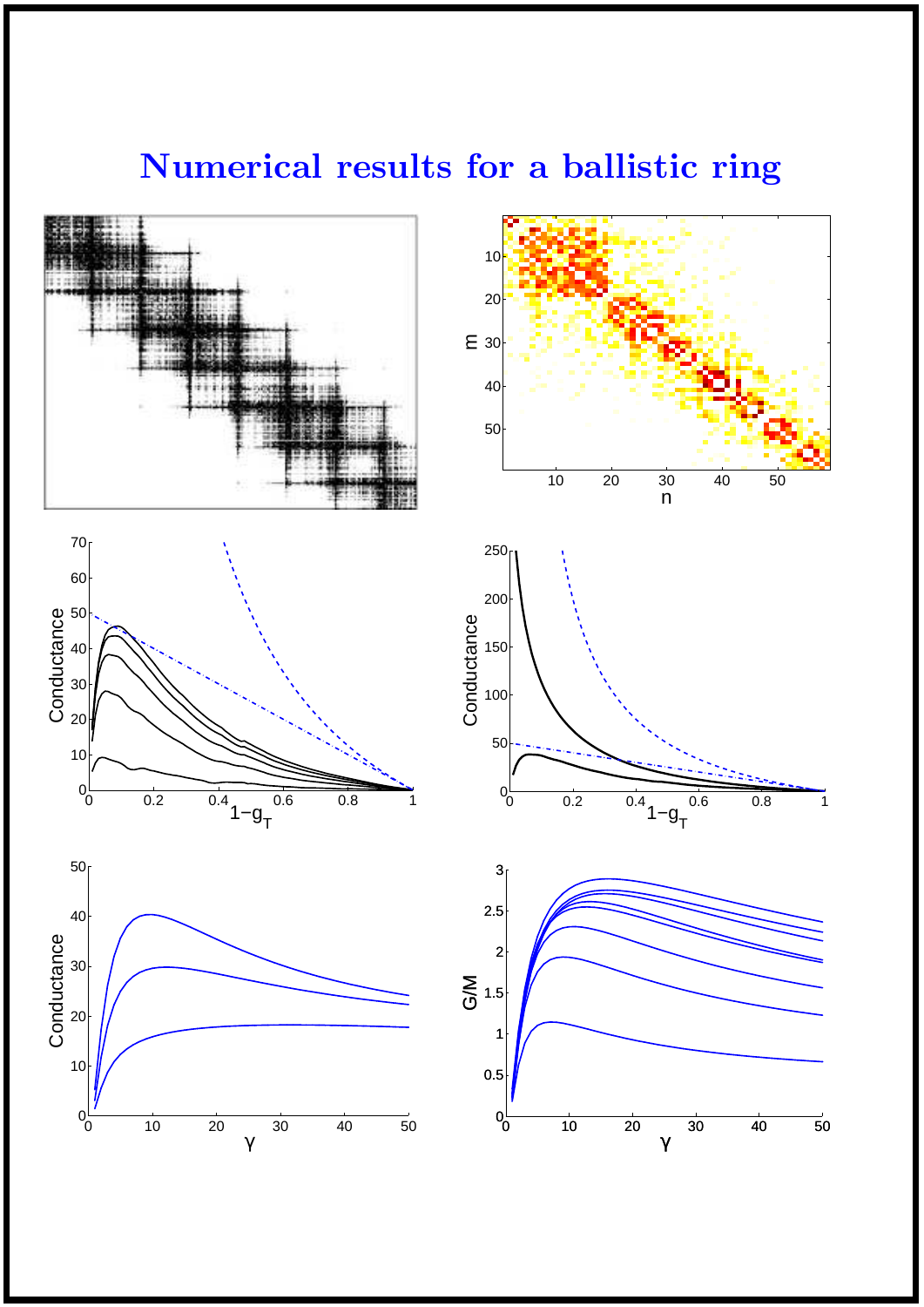#### LRT, SLRT and beyond



#### Semi linear response theory

- [1] D. Cohen, T. Kottos and H. Schanz, "Rate of energy absorption by a closed ballistic ring", (JPA 2006)
- [2] S. Bandopadhyay, Y. Etzioni and D. Cohen, "The conductance of a multi-mode ballistic ring: beyond Landauer and Kubo", (EPL 2006)
- [3] M. Wilkinson, B. Mehlig, D. Cohen, "Semilinear response", (EPL 2006)
- [4] D. Cohen, "From the Kubo formula to variable range hopping" (PRB 2007)

#### Beyond (semi) linear response theory

- [5] D. Cohen and T. Kottos, "Non-perturbative response of Driven Chaotic Mesoscopic Systems" (PRL 2000)
- [6] A. Stotland and D. Cohen, "Diffractive energy spreading and its semiclassical limit" (JPA 2006)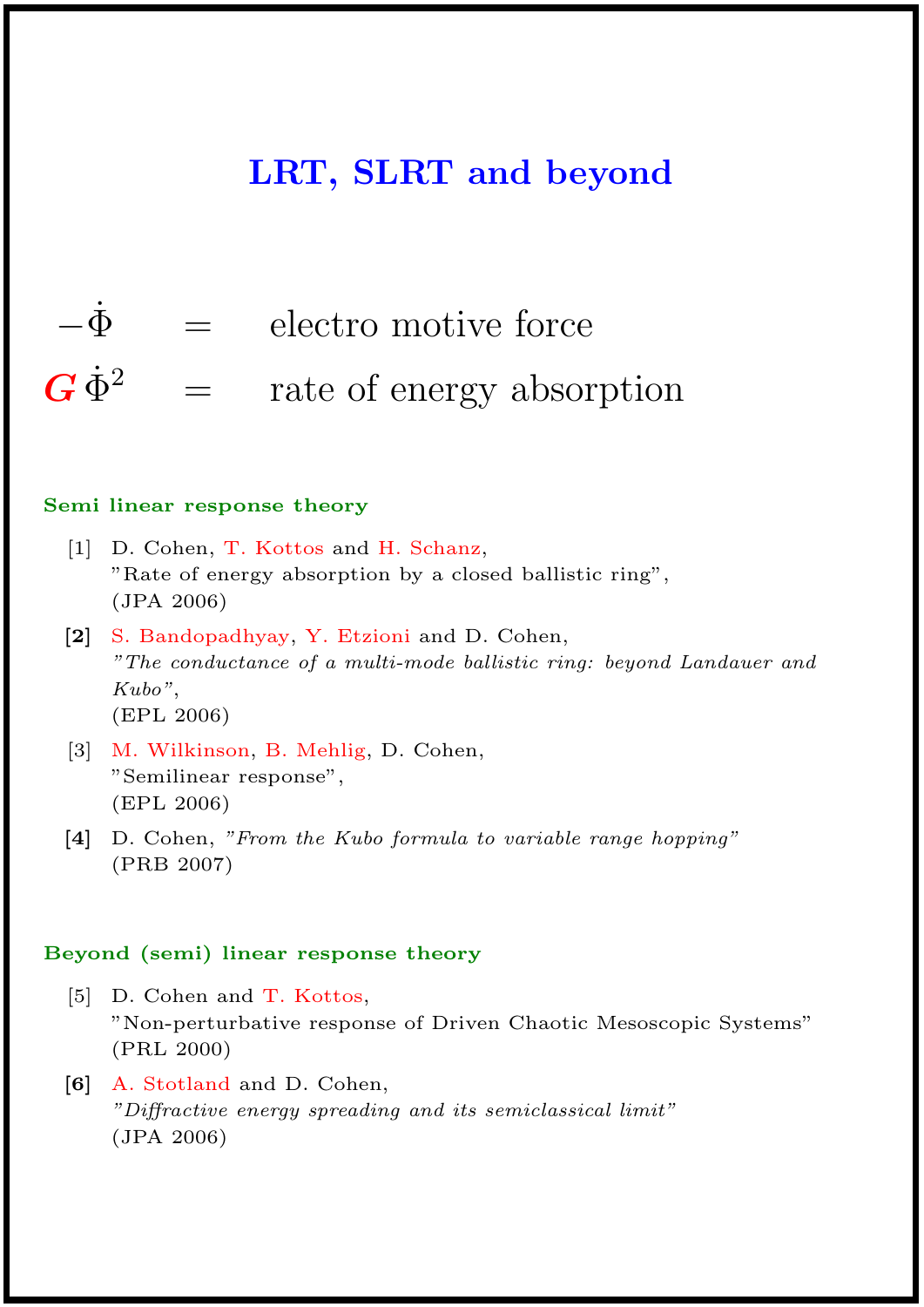





 $\delta E_{\rm cl} = eV_{\rm EMF}$ 

 $A(x;t) = \Phi(t)\delta(x-x_0) =$  the vector potential.  $\mathcal{E}(x) = -\frac{1}{c}$  $\frac{1}{c}\dot{\Phi}\delta(x-x_0)$  = the electric field.

semiclassical regime:  $\delta E_{\rm cl} \gg \Delta$ Note:  $\delta E_{\rm cl} \gg \Delta \iff V_{\text{\tiny EMF}} \gg \frac{\hbar v_{\rm E}}{L}$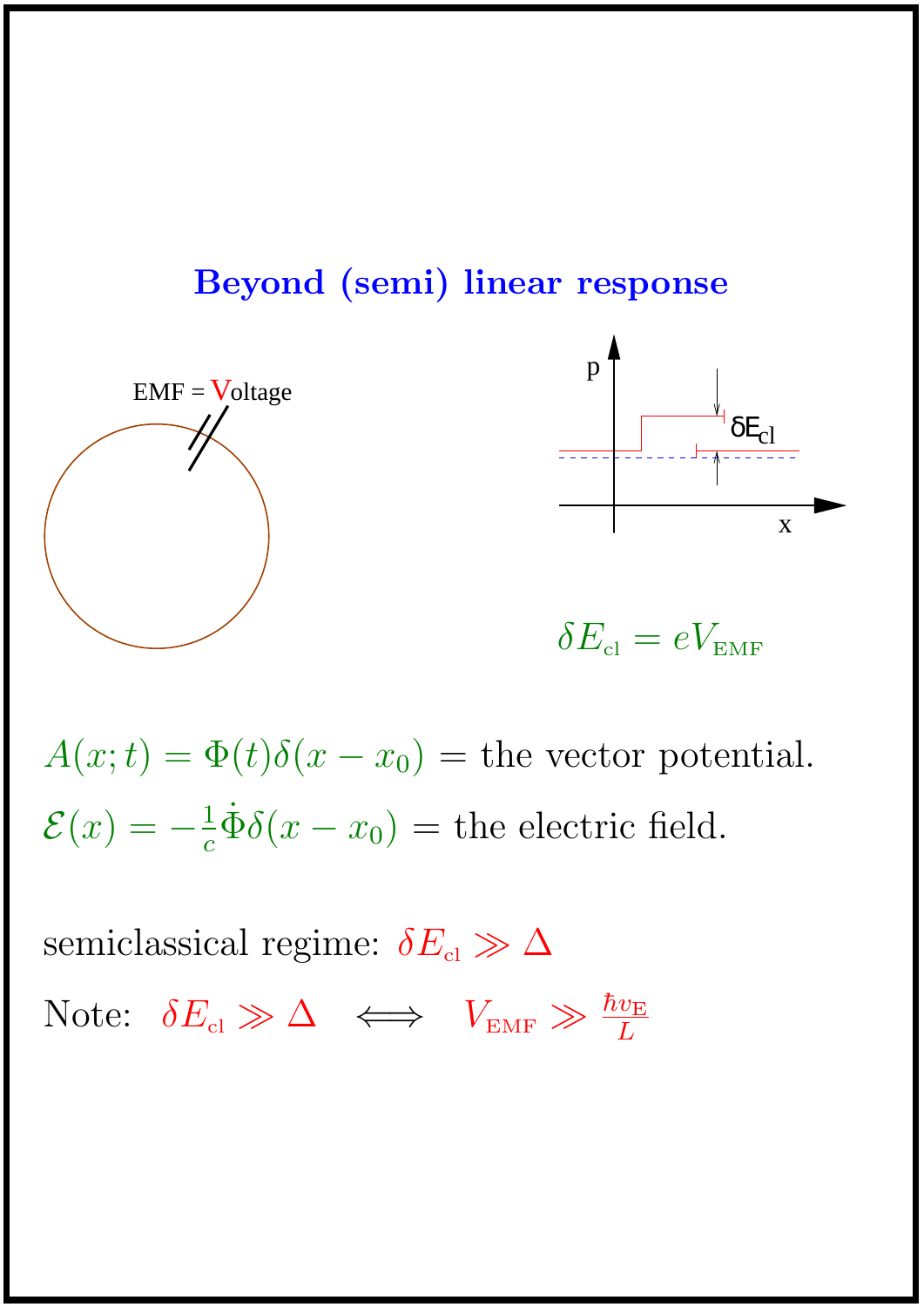### Beyond (semi) linear response: regimes





 $\Phi(t)$